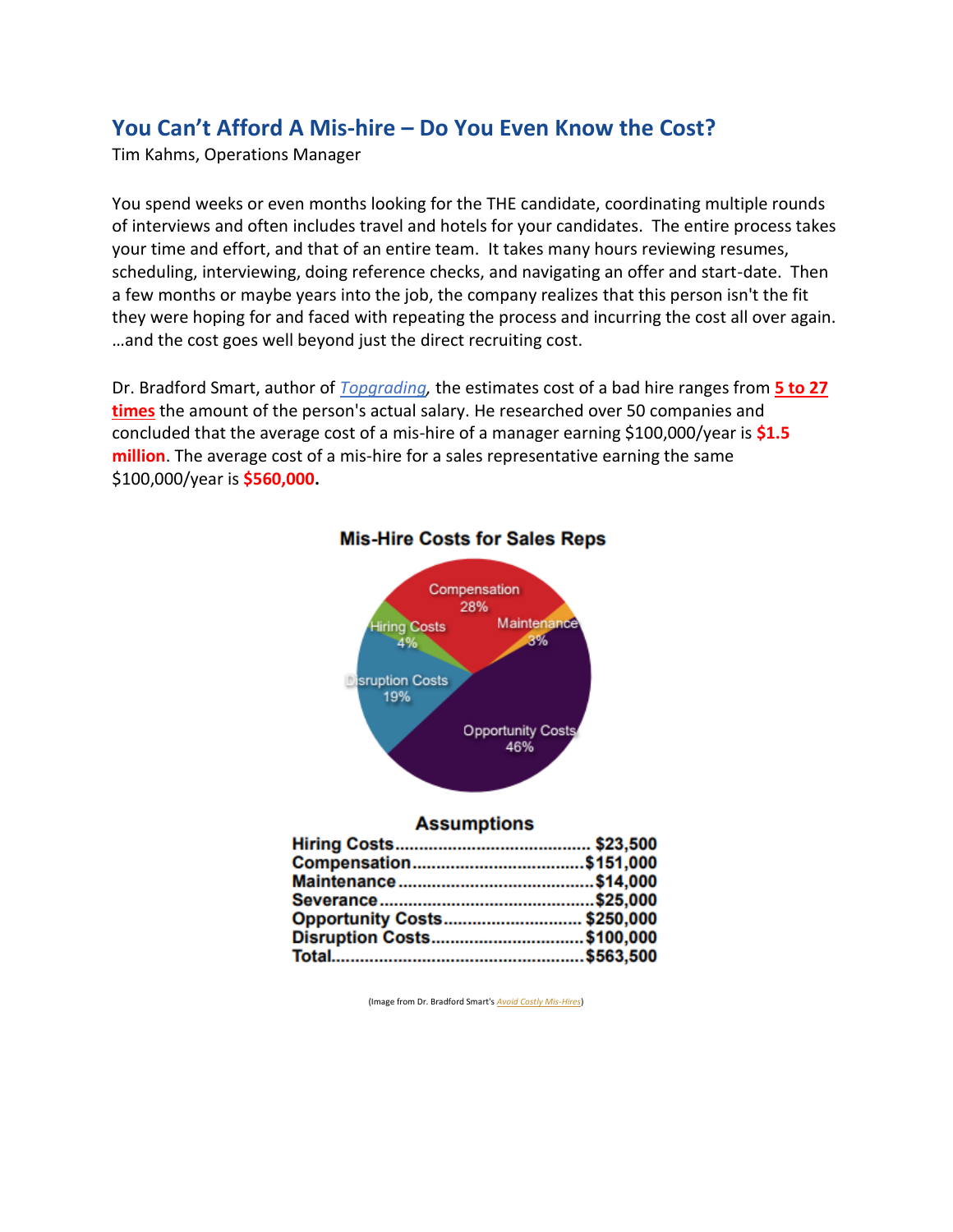#### **Look at the breakdown:**

#### **Hiring Costs:**

- recruitment, search, marketing and advertising fees
- outside testing, interviewing, background checks
- HR department time and administrative costs (for all candidates interviewed, not just the one hired)

#### **Compensation:**

- salary and bonuses multiplied by the number of years employed
- stock options, benefits, direct business expenses
- training costs (initial and on-going)

# **Severance:**

- severance fee (salary, benefits), lawyer fees
- outplacement counseling fees
- cost in lawsuits caused by person (EEOC, harassment, OSHA, etc.)
- administrative costs in separation

# **Opportunity Cost:**

- loss of new business, ideas, and energy a great employee would have brought to the organization
- missed deadlines
- loss of production due to lower morale from other employees
- value of a key customer who was lost or driven away

**Wasted Hours:**

• number of additional hours spent dealing with mis-hires weak points; patching things up with customers, re-doing or double-checking work, increased workload due to mis-hire not being able to handle their own workload

This cost could multiply after the mis-hire moves onto their next opportunity; if you rush the process to replace the pain of the lost mis-hire, you could repeat the mis-hire again. Great employees are essential to business and finding the right person can be a challenge, but in the long run it's better to be thorough and try to shake off the pressure of just hiring the "first-available", warm body to fill the open role.

As you can see the numbers start adding up quickly and one bad hire can have deep impacts on the organization as a hole. So, how do you reduce your risk and cost associated with a mis-hire?

# **Understand them!**

Everybody has a career wound, or whatever it is in their current situation is making them unhappy or uncomfortable. This is what provides the initial motivation for them to even consider making a job change, or this passive superstar wouldn't have a wandering eye. You must be able to discover their wound. Without knowing it, you're at risk of a bad hire.